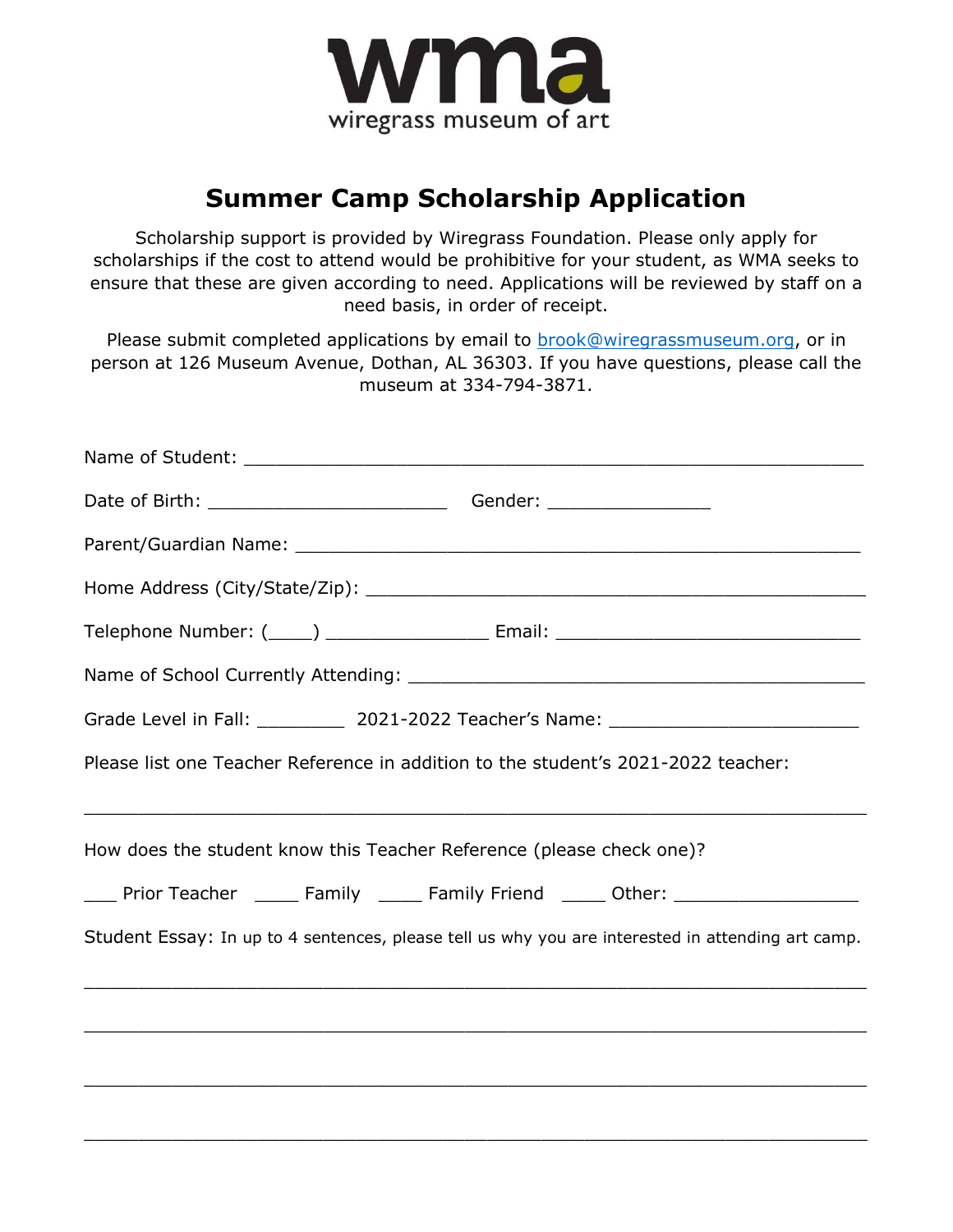To which camp would you like to apply? (Please check each week that will work best for your family.)

## **\_\_\_\_\_\_\_ Read a Little, Art a LOT!**

Love reading? Love art? Then this camp is for YOU! Amelia will read a book each day and then help you create a project inspired by that story. Campers will work in several different artistic mediums and styles during this week-long camp that will help them stretch their artistic abilities and celebrate their love for reading!

\_\_\_\_\_\_\_\_\_\_\_\_\_\_\_\_\_\_\_\_\_\_\_\_\_\_\_\_\_\_\_\_\_\_\_\_\_\_\_\_\_\_\_\_\_\_\_\_\_\_\_\_\_\_\_\_\_\_\_\_\_\_\_\_\_\_\_\_\_\_\_\_

\_\_\_\_\_\_\_\_\_\_\_\_\_\_\_\_\_\_\_\_\_\_\_\_\_\_\_\_\_\_\_\_\_\_\_\_\_\_\_\_\_\_\_\_\_\_\_\_\_\_\_\_\_\_\_\_\_\_\_\_\_\_\_\_\_\_\_\_\_\_\_\_

 $\_$  , and the contribution of the contribution of  $\mathcal{L}_\mathcal{A}$  , and the contribution of  $\mathcal{L}_\mathcal{A}$ 

- June 6-10, 2022
- 9 AM to 12 PM, Grades K-2

### **\_\_\_\_\_\_\_ Mixed Media Mayhem: The Next Dimension!**

Join Jennifer for an exploration of mixed media and 3D sculpture! In this class, campers will use paint, paper, and found objects to create dynamic works of art. We will learn about some of the sculptors in the museum's collection and work with a variety of techniques.

- June 13-17, 2022
- 9 AM to 12 PM, Grades 3-6

#### **\_\_\_\_\_\_\_ Mixed Media Mayhem**

Having trouble deciding which medium is your favorite? Join Sarah on an exploration and celebration of different media and styles including watercolor, pastels, color pencils, and graphite! You'll be a multimedia artist in no time!

- June 20-24, 2022
- 1 PM to 4 PM, Grades K-2

#### **\_\_\_\_\_\_\_ Stop Motion Animation**

Get your director's chairs ready and join Brandon for Stop Motion Animation! During this week students will learn how to plan, design, and photograph their own stop-motion animation short film! Pulling inspiration from professional film makers, students will create a storyboard, and design their character(s) and set before photographing their film.

- June 27 July 1, 2022
- 1 PM to 4 PM, Grades 3-8